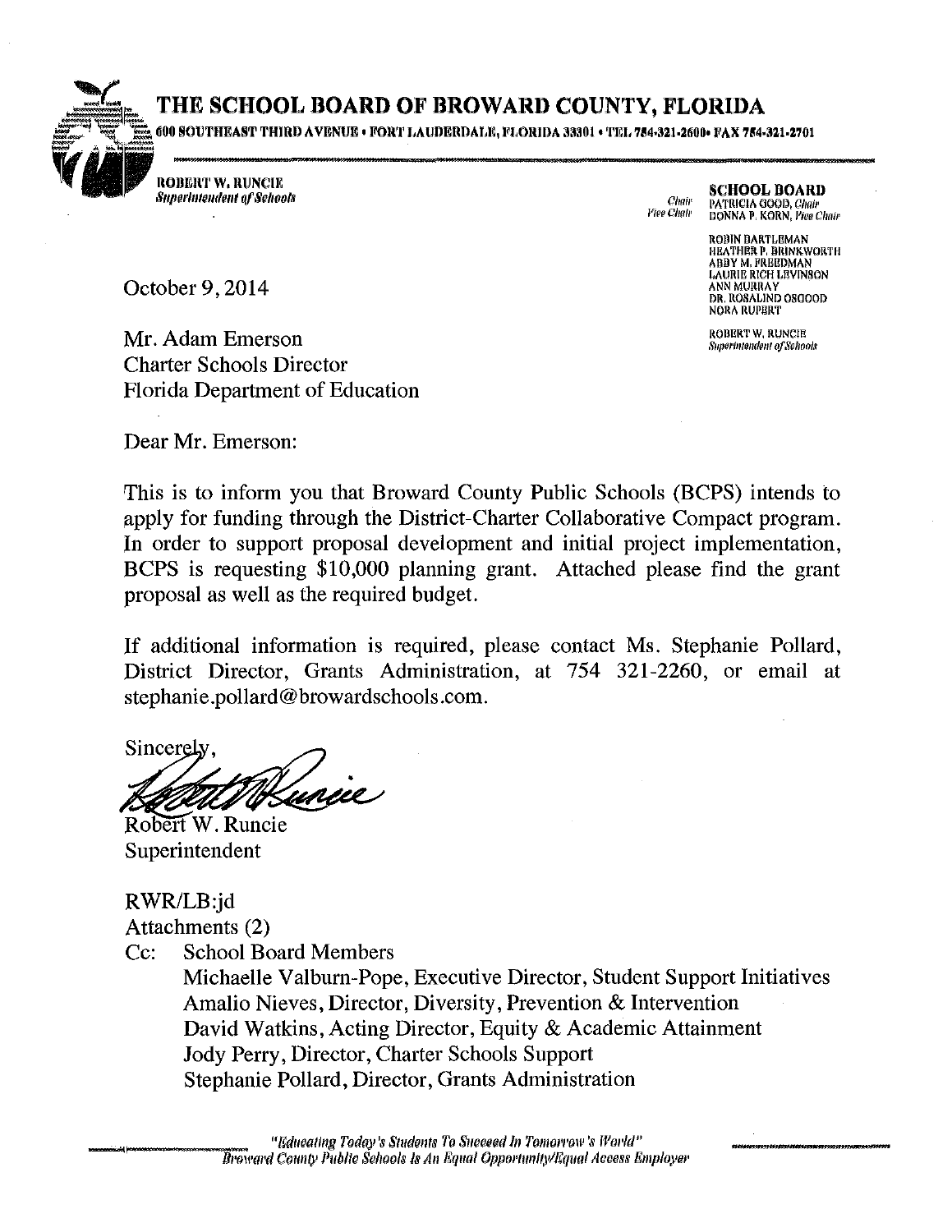### **District-Charter Collaborative Compacts Planning Grant**

**Introduction:** Broward County Public Schools (BCPS, or District) is requesting a \$10,000 planning grant to support proposal development activities related to the submission of a District-Charter Collaborative Compact grant. The District intends to submit a full grant application to the Florida Department of Education (FDOE) by or before October 17, 2014. Planning grant funds will support proposal development and provide the District with additional resources to explore and develop sustainable strategies to ensure that all students, especially those currently attending or zoned for schools in high-need areas, have access to highly effective schools and school choice options.

**Visits to Successful Charter Organizations:** Grant funds will be used to support travel to successful in-state and out-of-state charter organizations. The purpose of the visits will be to meet with top officials and stakeholders from these organizations, conduct initial observations, evaluate different models, and determine applicability for Broward County students and families.

Tentative travel plans call for looking at national, regional and neighborhood-based charter school organizations. Preliminary plans include a visit to Harlem Children's Zone in New York City.

Key BCPS personnel who will travel to the proposed sites include the following: Leslie Brown, Chief Portfolio Services Officer, Michaelle Valbrun-Pope, Executive Director, Student Support Initiatives, Amalio Nieves, Director, Diversity, Prevention & intervention, David Watkins, Acting Director, Equity & Academic Attainment, Jody Perry, Director, Charter School Support, Stephanie Pollard, Director, Grants Administration, and others as determined necessary.

**Contract Work:** In addition to travel costs, funds are requested to support the hiring of National Association Charter School Authorizers (NACSA) to assist with the development of the district-charter collaboration. These individuals will provide guidance as the District explores the following FDOE priorities: innovative authorization; facilities support; knowledge transfer; and resource equity. This assistance will position the District to develop and implement bold and innovative strategies for collaborating and partnering with high-impact charter school organizations resulting in improved academic achievement.

Attached is the budget for these activities.